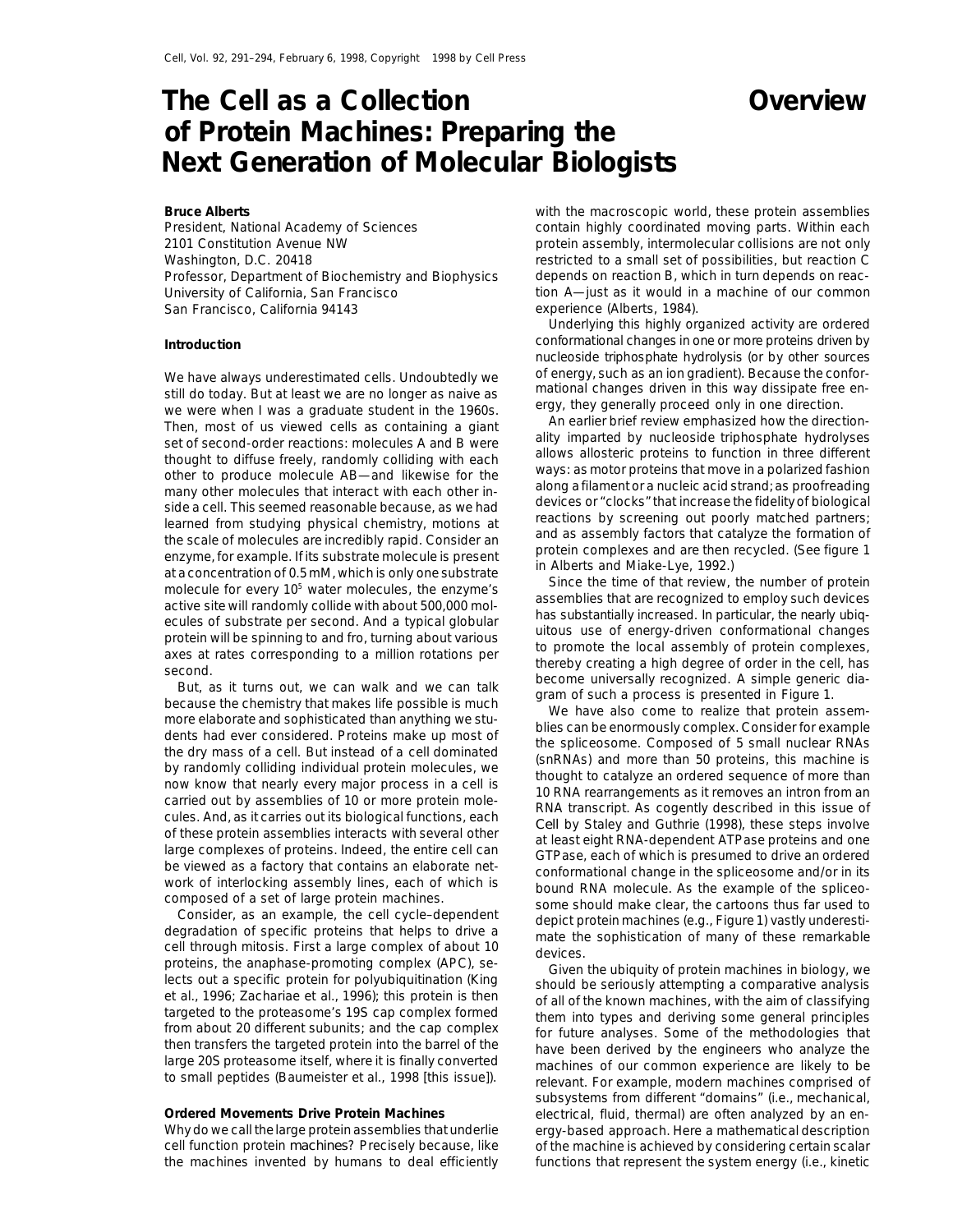



MEMBRANE.

In this scriematic, the protein serving as a catalytic assembly factor<br>either exchanges GDP for GTP, or is phosphorylated by a protein<br>kinase using ATP. In either case, the added phosphate (P) activates and a bout ten year this protein (green) to bind the red protein, which induces a confor- the elegance of the protein machine that replicates DNA mational change that causes the blue protein also to bind. As indi- (Alberts, 1987) in comparison to what I viewed then as a cated, this generates a very tight complex, in which each of the slow and ponderous ribosome. This led to a speculation:<br>three proteins stabilizes the others in the complex. Loss of the those present-day reactions that evo Three proteins stabilizes the others in the complex. Loss of the those present-day reactions that evolved early in the indicated phosphate by hydrolysis then provides the energy needed<br>to release the green protein, allowin

forces. The laws of nature are then enforced by applica- evolved later (like DNA replication), in a cell dominated tion of first principles to arrive at the so-called equations by protein catalysis, could be expected to be much more of motion (Meirovitch, 1970; Ogata, 1992). efficient (Alberts, 1986). The complexity of the spliceo-

idealization of a real world machine as a composition splicing was a very early event that predated the exisof discrete elements. Engineersrecognize certain funda- tence of cells rich in proteins. However, the argument mental behaviors in nature and then create an idealized has certainly been weakened by the unexpected comelement to represent each of those behaviors. Most plexity of DNA transcription processes in eukaryotes, simply, they classify elements as those that store kinetic which I would have predicted to mimic DNA replication energy, those that store potential energy, and those that in their elegance and their simplicity.

dissipate energy. Any particular part of a machine might be modeled as consisting of one or more of these basic constituent elements. It seems reasonable to expect that different, but analogous approaches could profitably be applied to the protein machines that underlie the workings of all living things.

## **Should We Expect a Protein Machine to Be Well Engineered?**

It is not hard to see why protein machines are advantageous to cells. A mere glance at the collection of articles in this issue of *Cell* should suffice to prove the point. Compare for example the speed and elegance of the machine that simultaneously replicates both strands of the DNA double helix (Baker and Bell, 1998 [this issue]) with what could be achieved if each of the individual components (DNA polymerase, DNA helicase, DNA primase, sliding clamp) acted instead in an uncoordinated manner.

But the devil is in the details. What, for example, has been the advantage to the higher eukaryotic cell of adding additional polypeptide chains to the DNA replication apparatus, while retaining the same basic functions as found in the bacterium *E. coli* and its viruses (Stillman, 1994)? And to what extent has the design of presentday protein machines been constrained by the long evolutionary pathway through which the function evolved, rather than being optimally engineered for the function at hand?

At least for protein synthesis on the ribosome, the evolutionary history—dating back to an "RNA world"—is thought to have played a predominant role (Green and Noller, 1997; Wilson and Noller, 1998 [this issue]). And when one examines the other protein assemblies known to operate in cells—such as the various complexes of RNA polymerase and its sets of accessory factors that catalyze transcription in eukaryotes—one is sometimes reminded of the many irrational complexities of a Rube Figure 1. How the Energy Derived from Nucleoside Triphosphate<br>Hydrolysis Makes Possible the Localized Assembly of Protein Com-<br>plexes<br>In this schematic, the protein serving as a catalytic assembly factor<br>In this schematic,

these reactions might therefore remain relatively inefficient, due to constraints traceable to their evolutionary and potential energy) and the work done by external history. In contrast, those present-day reactions that At the heart of such methods is the simplification and some might support this view, if one assumes that RNA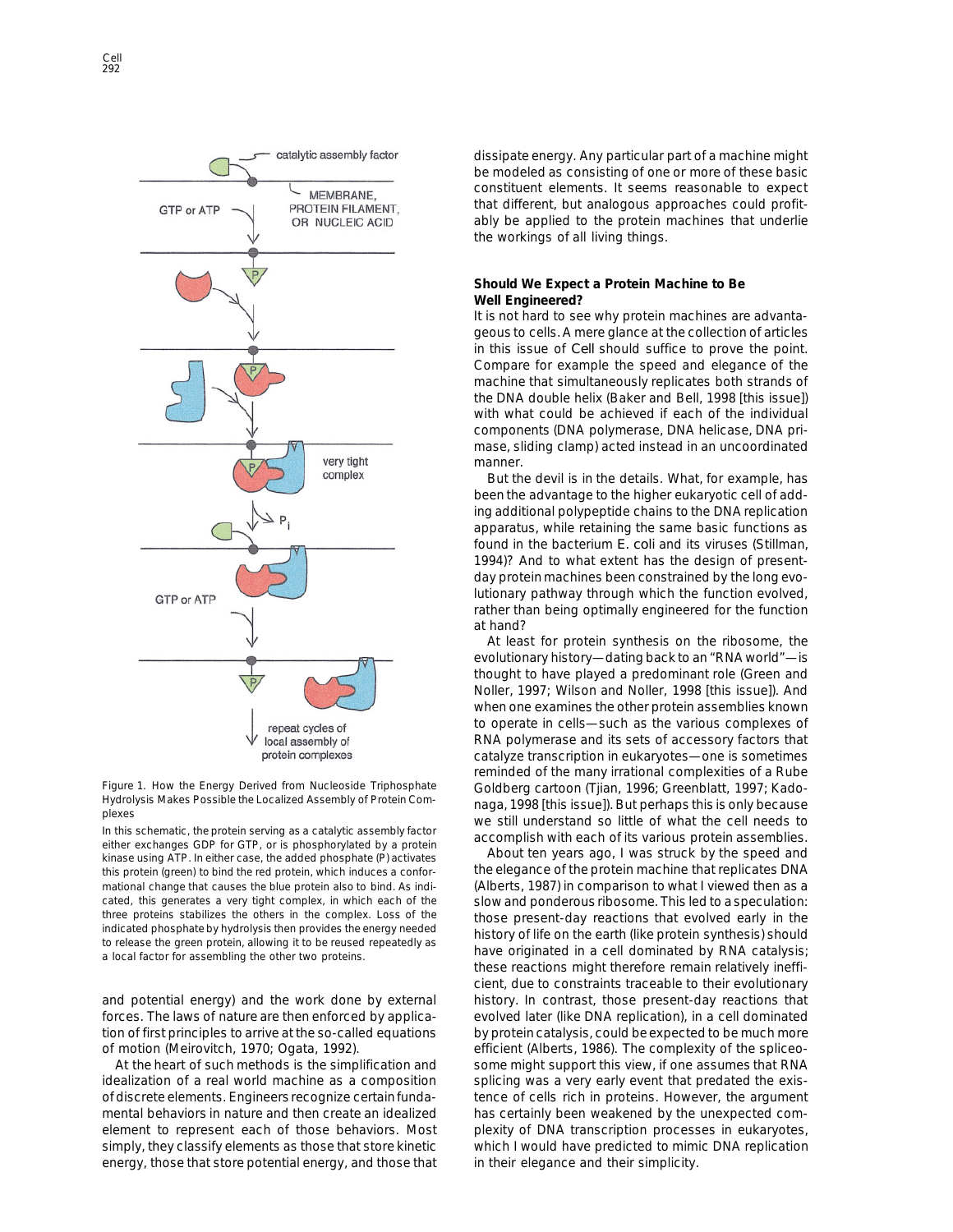Answers to puzzling questions like these will require by thermodynamic and kinetic factors, as well as an that we acquire a much more complete understanding of ability to use new developments in chemistry and physthe many protein assemblies that carry out the important ics as appropriate tools, will often be vital for success.

A careful reading of this volume should convince every- whether budding researchers, premedical students, or one of at least two things: first, that we have made those aiming for other professions. But the bad news<br>incredible progress in deciphering what we know today is that far too many of our introductory courses are incredible progress in deciphering what we know today is that far too many of our introductory courses are<br>about protein assemblies; and second, that we still have indicus surveys of an entire field—as if, for example about protein assemblies; and second, that we still have tedious surveys of an entire field—as if, for example,<br>An enormous amount more to learn. Thus, for example, an example, one could hope to gain any real understanding an enormous amount more to learn. Thus, for example, one could hope to gain any real understanding of all of<br>our current drawings of the structure of the nuclear pore biology in a single year. And in an era where there is complex seem reminiscent of the sketches of houses uniform push for exposing K-12 students to "science as that are drawn by young children, and they probably inquiry," as emphasized in the National Science Educabear a similar relation to the real thing. Determining the tion Standards (National Research Council, 1996, 1997), structure of this fascinating cellular component, approx- it remains hard to find any evidence of inquiry in most imately 25 times larger than a ribosome (Ohno et al., of our introductory college science laboratories. 1998 [this issue]), remains a daunting challenge that will Most important for the future of our field, the departprobably require methodologies not yet developed. And mental structures at most universities seem to have thus many fascinating transport reactions that occur deep preparation in chemistry is most appropriate for either within the lipid bilayer membrane? (See Matlack et al., the research biologists or the medical doctors who will

assembly at an atomic level, as we do for the chaparonin are interested in biology should be learning and the GroEL-GroES, much will remain to be studied. As the actual course offerings that are available to them. It is article by Bukau and Horwich (1998) makes clear, any largely for this reason, I believe, that so many talented real understanding of the function of a protein machine young biologists feel that mathematics, chemistry, and will require not only its resting structure in atomic detail, by physics are of minor importance to their careers.<br>but also a knowledge of the kinetics and energetics of figures in the same of the young scientists parameters that need to be determined, since much many marvelous protein machines. With this perspec-<br>more can be measured than should be measured. Out-<br>tive, students may well be montivated to gain the backrecruit young scientists to it.

Many of my generation fear that the molecular biology **Acknowledgments** revolution that we have just been through has made biological research look deceptively easy. Perhaps as I am indebted to Jonathan Alberts for his explanations of how engi-<br>a result we generally find that even our mest talented neers analyze machines, Mei Lie Wong for prep a result, we generally find that even our most talented and Teers analyze machines, wer Lie wong for preparation<br>graduate students lack the background in the physical and Teresa Donovan for manuscript preparation. sciences that they are likely to need to decipher the **References** detailed chemistry of protein machines. These individuals have taken the standard undergraduate courses in Alberts, B.M. (1984). The DNA enzymology of protein machines.<br>physics and chemistry, but they have generally not seen Cold Spring Harb. Symp. Quant. Biol. 49, 1-12. physics and chemistry, but they have generally not seen Cold Spring Harb. Symp. Quant. Biol. 49, 1–12.<br>these, subjects, as central to carrying out research in Alberts, B.M. (1986). The function of the hereditary materials: these subjects as central to carrying out research in Alberts, B.M. (1986). The function of the hereditary materials: biologi-<br>molecular biology, True in an era dominated by gene and cal catalyses reflect the cell's evolut molecular biology. True, in an era dominated by gene cal catalyses reflect the cell catalyses reflect the cell<br>261-796, and *26, and the cell the cell the cellulary history.* Amer. Zool. *261-796*, and *26*, and *26*, and cloning, many of today's most distinguished scientists<br>have been enormously productive without any quantita-<br>tive skills. But the students of today will carry out most of<br>their research in a post-genome-sequencing era, whe their research in a post-genome-sequencing era, when<br>
most of the advances in molecular biology will come<br>
from successfully dissecting complicated in vitro sys-<br>
proteasome: paradigm of a self-compartmentalizing protease. tems composed of pure components (e.g., proteins, nu- this issue, *92*, 367–380. cleic acids, and/or membranes). Here a deep under- Baker, T.A., and Bell, S.P. (1998). Polymerases and the replisome: standing of the key constraints on the system posed machines within machines. Cell, this issue, *92*, 295–305.

functions of the cell. The cell contract that we are from my point of view, the education that we are offering today to young biologists in our colleges and universities isseriously in needof a major rethinking. The **How Should We Educate the Next Generation** good news is that biology has become an increasingly of Molecular Biologists?<br>
oppular major for our undergraduates, and there is no popular major for our undergraduates, and there is no This brings me to the central point of this introduction. reason why we cannot excite all of them about science—<br>A careful reading of this volume should convince every-<br>whether budding researchers, premedical students, or biology in a single year. And in an era where there is a

what new techniques will allow us to follow the kinetics far prevented any major rethinking of what preparation and structure of each of the intermediates involved in the in mathematics, what preparation in physics, and what 1998 [this issue]). be working 10 or 20 years from now. The result is a Even when we know the detailed structure of a protein major mismatch between what today's students who

but also a knowledge of the kinetics and energetics of The His my hope that some of the young scientists who<br>His is that is reaction intermediates. New techniques will The ad this issue of *Cell* will come to the realizati each of its reaction intermediates. New techniques will read this issue of *Cell* will come to the realization that<br>need to be developed to facilitate such research. But, and much of the great future in biology lies in gai need to be developed to facilitate such research. But, an much of the great future in biology lies in gaining a<br>The salways in biology, it will be crucial to define the key adetailed understanding of the inner workings of as always in biology, it will be crucial to define the key detailed understanding of the inner workings of the cell's<br>Darameters that need to be determined, since much a many marvelous protein machines. With this perspective, students may well be motivated to gain the backstanding prototype investigations that are clearly ex-<br>
plained and reexplained in review articles and textbooks to explore this subject successfully. But they will need to explore this subject successfully. But they will need can help both to shape this exciting new field and to the faculty in our colleges and universities to lead them.